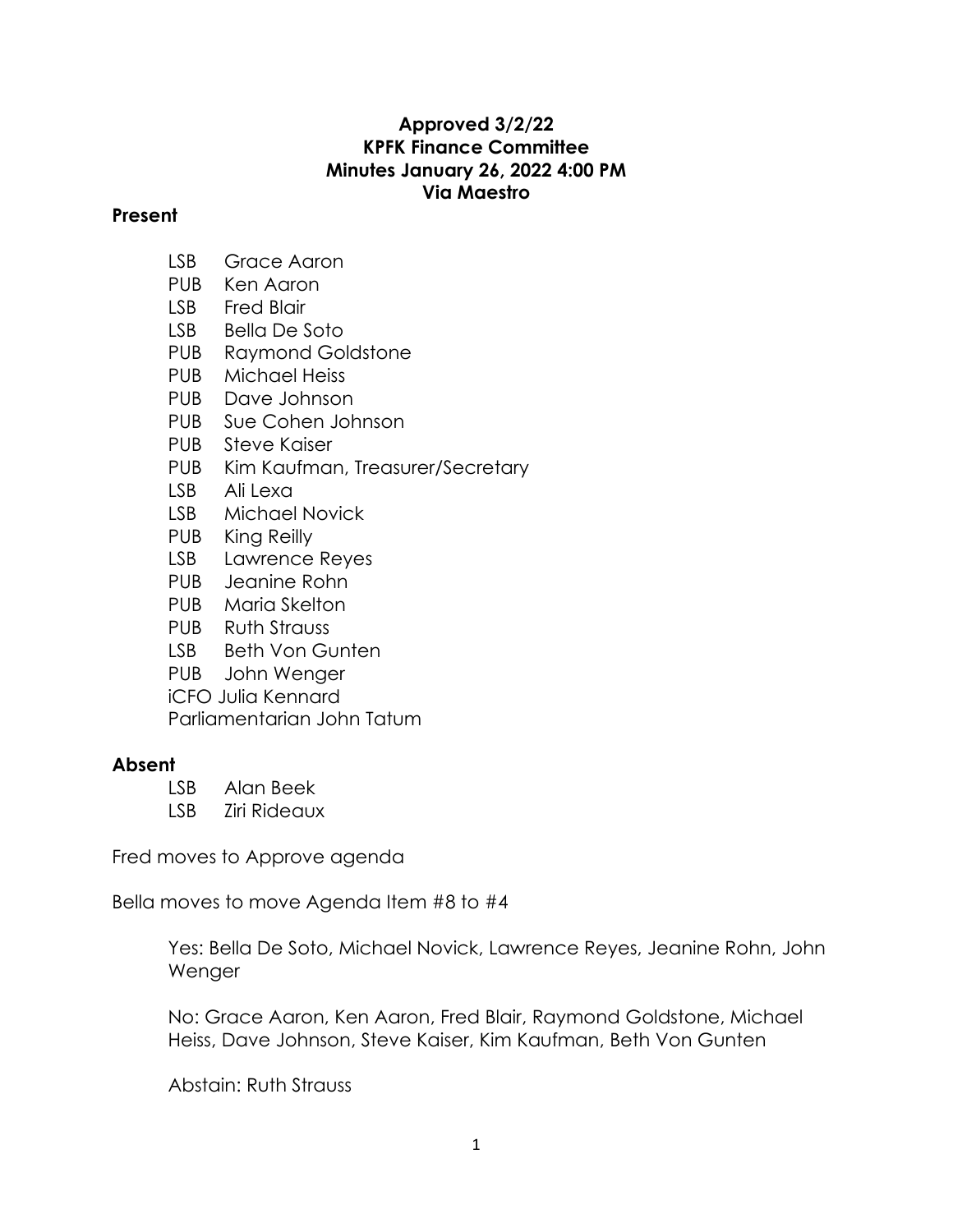Motion fails: 5 yes, 9 no, 1 abstain

Agenda approved as submitted.

Michael Novick moves to approve minutes.

No objections.

Chair rules Bella De Soto not in order for asking dilatory questions.

Jeanine Rohn challenges Chair. Lawrence Reyes seconds.

Yes to support chair: Grace Aaron, Ken Aaron, Fred Blair, Raymond Goldstone, Michael Heiss, Dave Johnson, Kim Kaufman, King Reilly, Beth Von Gunten

No: Bella De Soto, Lawrence Reyes

Abstain: Sue Cohen Johnson, Steve Kaiser, Michael Novick, Ruth Strauss, John Wenger

Challenge Fails: 9 to support chair, 2 no, 5 abstain

Julia Kennard presents the GM's FY22 budget. The committee discusses.

Motion:

The FC rejects the FY22 deficit budget. We recommend a special meeting of the LSB with the GM to deal with the budget as soon as possible.

No objection. Motion passes

Motion for time certain to end at 7 pm

No objections

Motion to postpone Third Party Fundraising motion until next meeting.

No objections

Motion to postpone the rest of the agenda.

No objections